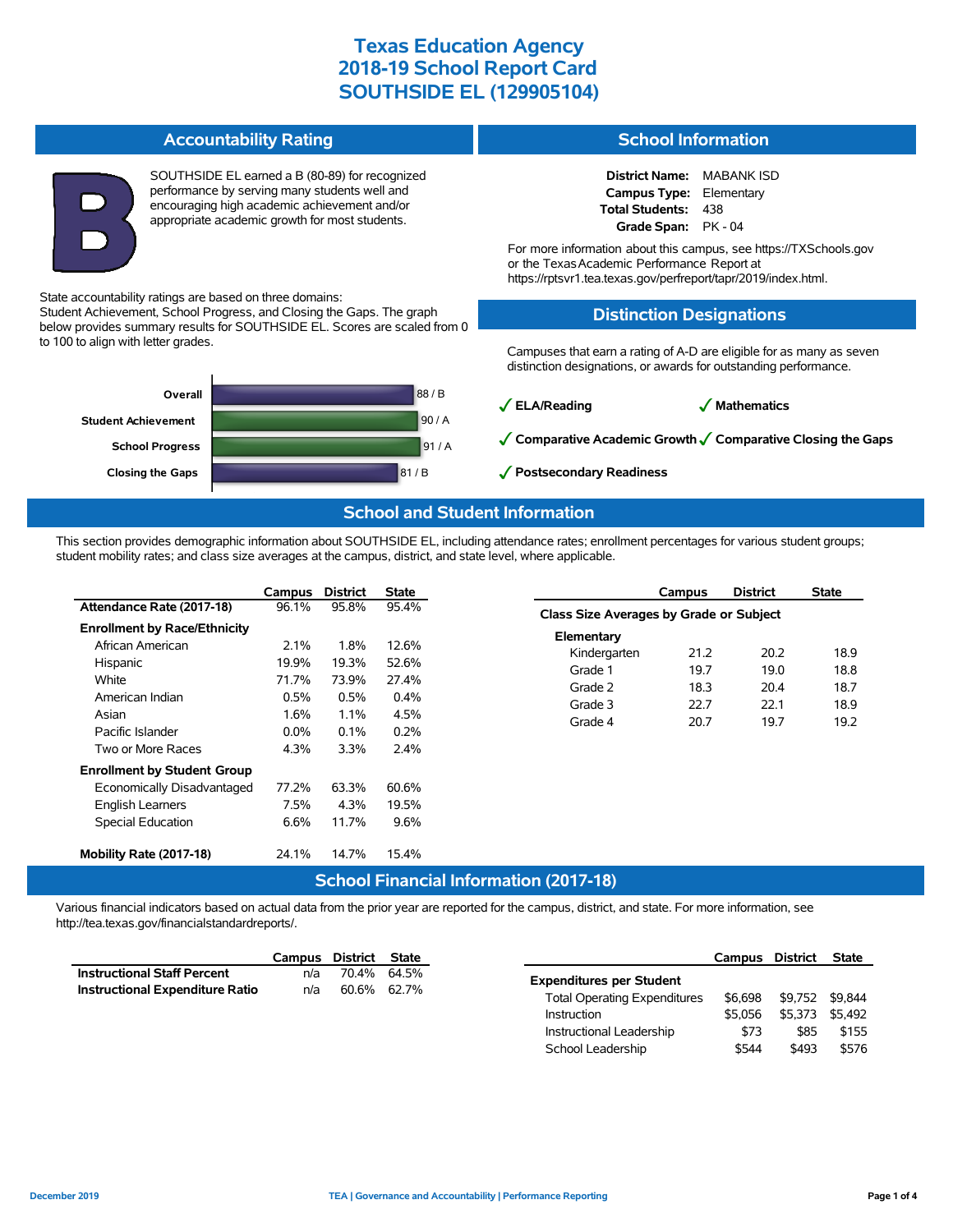### **STAAR Outcomes**

This section provides STAAR performance and Academic Growth outcomes. Academic Growth measures whether students are maintaining performance or improving from year to year.

|                                                                                |      |              |     |     | <b>African</b>                    |      |       | American |        | <b>Pacific</b>           | More   | Econ          |
|--------------------------------------------------------------------------------|------|--------------|-----|-----|-----------------------------------|------|-------|----------|--------|--------------------------|--------|---------------|
|                                                                                |      | <b>State</b> |     |     | District Campus American Hispanic |      | White | Indian   | Asian  | Islander                 | Races  | <b>Disadv</b> |
| STAAR Performance Rates at Approaches Grade Level or Above (All Grades Tested) |      |              |     |     |                                   |      |       |          |        |                          |        |               |
| All Subjects                                                                   | 2019 | 78%          | 87% | 92% | *                                 | 100% | 90%   | $\ast$   | $\ast$ | $\blacksquare$           | 88%    | 91%           |
|                                                                                | 2018 | 77%          | 85% | 92% | 67%                               | 100% | 91%   | $\ast$   |        | $\blacksquare$           | 92%    | 90%           |
| ELA/Reading                                                                    | 2019 | 75%          | 84% | 94% | ∗                                 | 100% | 92%   | $\ast$   | *      | $\overline{\phantom{a}}$ | 100%   | 93%           |
|                                                                                | 2018 | 74%          | 81% | 95% | ∗                                 | 100% | 95%   | $\ast$   |        | $\blacksquare$           | 100%   | 94%           |
| Mathematics                                                                    | 2019 | 82%          | 93% | 94% | ∗                                 | 100% | 92%   | $\ast$   | *      | $\blacksquare$           | 100%   | 93%           |
|                                                                                | 2018 | 81%          | 93% | 95% | $\ast$                            | 100% | 93%   | $\ast$   |        | $\overline{\phantom{a}}$ | 100%   | 93%           |
| Writing                                                                        | 2019 | 68%          | 80% | 85% | $\overline{\phantom{a}}$          | 100% | 85%   | $\ast$   |        |                          | $\ast$ | 85%           |
|                                                                                | 2018 | 66%          | 72% | 82% | *                                 | 100% | 80%   |          |        |                          | $\ast$ | 77%           |
| STAAR Performance Rates at Meets Grade Level or Above (All Grades Tested)      |      |              |     |     |                                   |      |       |          |        |                          |        |               |
| All Subjects                                                                   | 2019 | 50%          | 59% | 59% | $\ast$                            | 62%  | 58%   | $\ast$   | *      |                          | 63%    | 57%           |
|                                                                                | 2018 | 48%          | 56% | 67% | 33%                               | 75%  | 67%   | $\ast$   |        | $\overline{a}$           | 50%    | 65%           |
| ELA/Reading                                                                    | 2019 | 48%          | 57% | 55% | $\ast$                            | 50%  | 56%   | $\ast$   | $\ast$ | $\overline{a}$           | 67%    | 53%           |
|                                                                                | 2018 | 46%          | 51% | 65% | $\ast$                            | 68%  | 66%   | $\ast$   |        | $\overline{a}$           | 40%    | 64%           |
| Mathematics                                                                    | 2019 | 52%          | 67% | 71% | $\ast$                            | 86%  | 68%   | $\ast$   | $\ast$ |                          | 83%    | 69%           |
|                                                                                | 2018 | 50%          | 65% | 71% | $\ast$                            | 86%  | 70%   | $\ast$   |        |                          | 60%    | 70%           |
| Writing                                                                        | 2019 | 38%          | 45% | 43% | $\overline{a}$                    | 33%  | 46%   | $\ast$   |        |                          | $\ast$ | 42%           |
|                                                                                | 2018 | 41%          | 47% | 62% | $\ast$                            | 69%  | 61%   |          |        |                          | $\ast$ | 59%           |
| STAAR Performance Rates at Masters Grade Level (All Grades Tested)             |      |              |     |     |                                   |      |       |          |        |                          |        |               |
| All Subjects                                                                   | 2019 | 24%          | 28% | 30% | $\ast$                            | 25%  | 32%   | $\ast$   | *      |                          | 6%     | 27%           |
|                                                                                | 2018 | 22%          | 24% | 31% | 17%                               | 26%  | 32%   | *        |        | $\blacksquare$           | 17%    | 28%           |
| ELA/Reading                                                                    | 2019 | 21%          | 25% | 31% | $\ast$                            | 23%  | 33%   | $\ast$   | $\ast$ | $\overline{\phantom{a}}$ | 0%     | 28%           |
|                                                                                | 2018 | 19%          | 20% | 30% | $\ast$                            | 32%  | 30%   | $\ast$   |        | $\overline{\phantom{a}}$ | 0%     | 27%           |
| Mathematics                                                                    | 2019 | 26%          | 38% | 40% | $\ast$                            | 36%  | 42%   | $\ast$   | $\ast$ | $\overline{\phantom{a}}$ | 17%    | 38%           |
|                                                                                | 2018 | 24%          | 31% | 38% | $\ast$                            | 27%  | 41%   | $\ast$   |        | $\overline{\phantom{a}}$ | 20%    | 34%           |
| Writing                                                                        | 2019 | 14%          | 13% | 10% | $\overline{\phantom{a}}$          | 0%   | 12%   | $\ast$   |        |                          | $\ast$ | 7%            |
|                                                                                | 2018 | 13%          | 12% | 18% | $\ast$                            | 15%  | 18%   |          |        |                          | $\ast$ | 16%           |
| Academic Growth Score (All Grades Tested)                                      |      |              |     |     |                                   |      |       |          |        |                          |        |               |
| <b>Both Subjects</b>                                                           | 2019 | 69           | 76  | 76  | $\overline{\phantom{0}}$          | 89   | 73    | $\ast$   |        |                          | 88     | 75            |
|                                                                                | 2018 | 69           | 71  | 79  | $\ast$                            | 75   | 80    |          |        | $\overline{\phantom{a}}$ | $\ast$ | 83            |
| ELA/Reading                                                                    | 2019 | 68           | 72  | 71  | $\overline{\phantom{a}}$          | 83   | 68    | $\ast$   |        |                          | $\ast$ | 69            |
|                                                                                | 2018 | 69           | 66  | 83  | $\ast$                            | 81   | 82    |          |        |                          | $\ast$ | 87            |
| Mathematics                                                                    | 2019 | 70           | 79  | 81  | $\overline{\phantom{0}}$          | 94   | 78    | $\ast$   |        |                          | $\ast$ | 81            |
|                                                                                | 2018 | 70           | 76  | 76  | $\ast$                            | 69   | 78    |          |        |                          | $\ast$ | 79            |

? Indicates that the data for this item were statistically improbable or were reported outside a reasonable range.<br>- Indicates zero observations reported for this group.<br>\* Indicates results are masked due to small numbers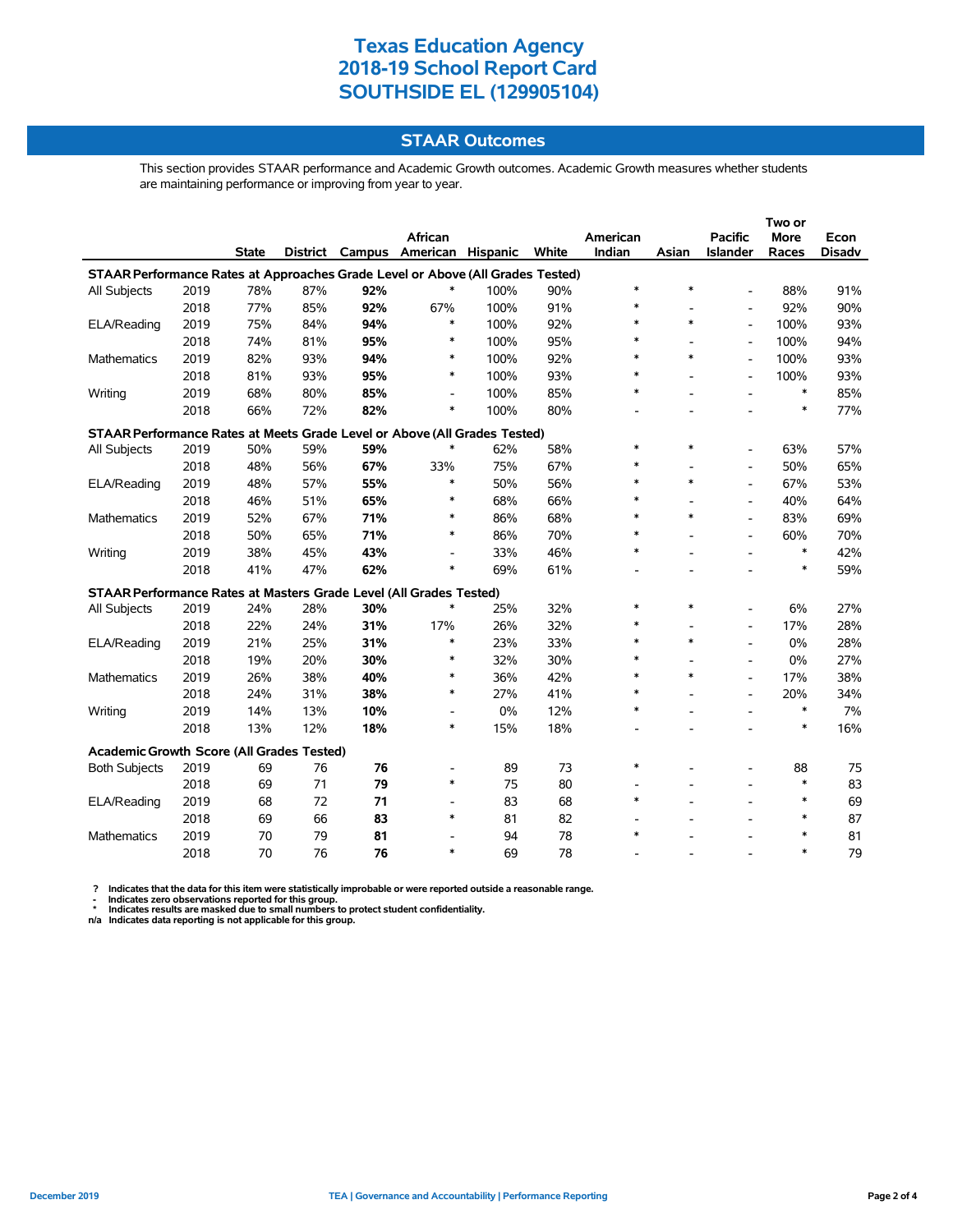#### **Prior-Year Non-Proficient and Student Success Initiative STAAR Outcomes**

Progress of Prior-Year Non-Proficient Students shows STAAR performance rates for students who did not perform satisfactorily in 2017-18 but did in 2018-19. Student Success Initiative shows rates related to the requirement for students to demonstrate proficiency on the reading and mathematics STAAR in grades 5 and 8.

|                                                       |              |                 |                          |                               |                 |                          |                    | Two or<br>Econ |                                   |                      |  |  |
|-------------------------------------------------------|--------------|-----------------|--------------------------|-------------------------------|-----------------|--------------------------|--------------------|----------------|-----------------------------------|----------------------|--|--|
|                                                       |              |                 |                          |                               |                 |                          |                    |                |                                   | <b>Disady</b>        |  |  |
|                                                       |              |                 |                          |                               |                 |                          |                    |                |                                   |                      |  |  |
| <b>Progress of Prior-Year Non-Proficient Students</b> |              |                 |                          |                               |                 |                          |                    |                |                                   |                      |  |  |
| Sum of Grades 4-8                                     |              |                 |                          |                               |                 |                          |                    |                |                                   |                      |  |  |
|                                                       |              |                 |                          |                               |                 |                          |                    |                |                                   |                      |  |  |
| 41%                                                   | 52%          | 50%             |                          | $\overline{\phantom{a}}$      | 40%             | ٠                        |                    |                | $\ast$                            | $\ast$               |  |  |
| 38%                                                   | 45%          | 67%             | $\ast$                   | *                             | $\ast$          | -                        |                    |                | $\ast$                            | $\ast$               |  |  |
| <b>Mathematics</b>                                    |              |                 |                          |                               |                 |                          |                    |                |                                   |                      |  |  |
| 45%                                                   | 69%          | 20%             | $\overline{\phantom{0}}$ | $\overline{\phantom{a}}$      | 20%             | $\overline{\phantom{a}}$ |                    |                |                                   | $\ast$               |  |  |
| 47%                                                   | 71%          | $\star$         |                          | $\overline{\phantom{a}}$      | $\ast$          |                          |                    |                |                                   | $\ast$               |  |  |
|                                                       | <b>State</b> | <b>District</b> |                          | African<br>American<br>Campus | <b>Hispanic</b> | White                    | American<br>Indian | Asian          | <b>Pacific</b><br><b>Islander</b> | <b>More</b><br>Races |  |  |

 **? Indicates that the data for this item were statistically improbable or were reported outside a reasonable range.**

- Indicates zero observations reported for this group.<br>\* Indicates results are masked due to small numbers to protect student confidentiality.<br>n/a Indicates data reporting is not applicable for this group.